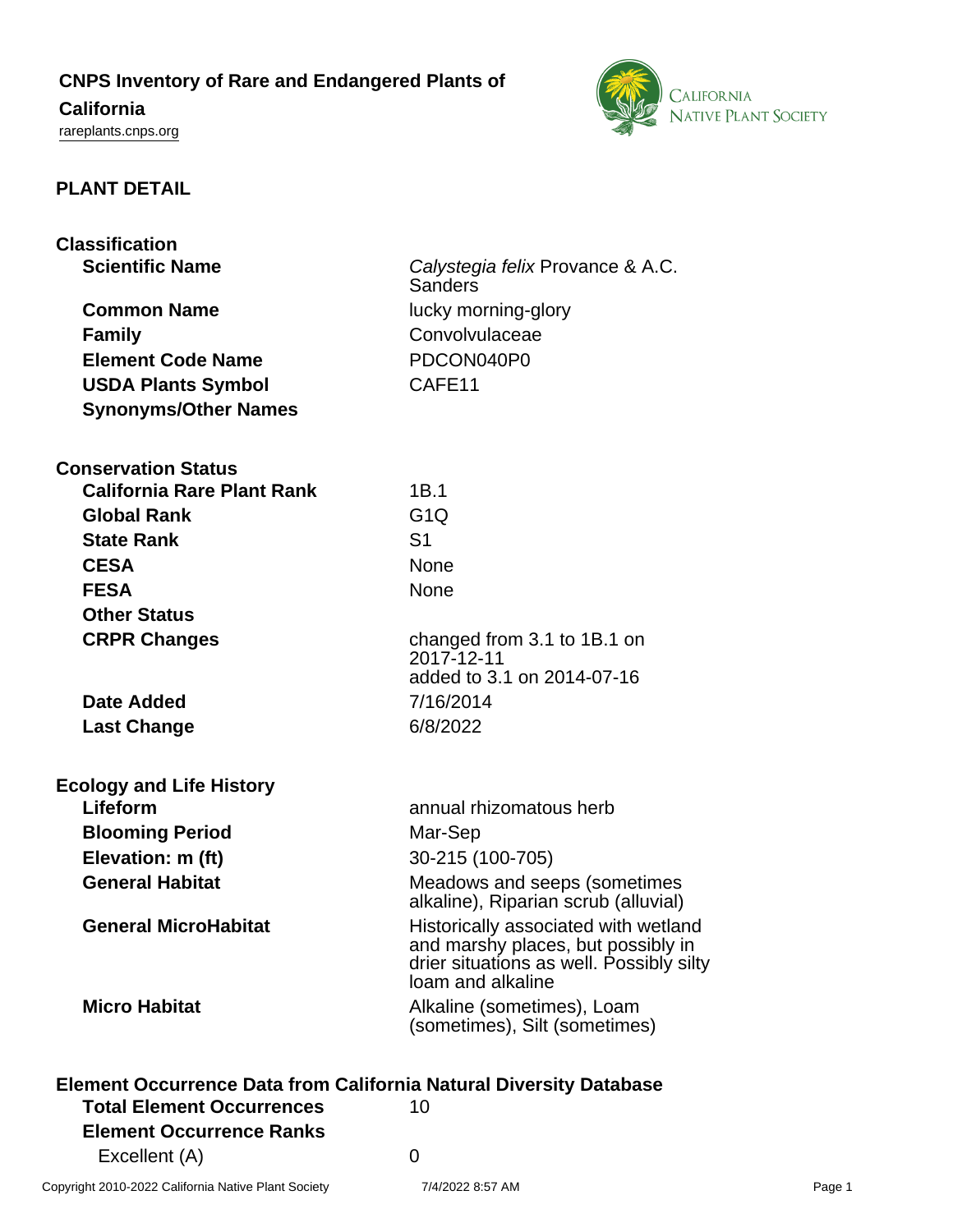| Good (B)                   |    |
|----------------------------|----|
| Fair (C)                   |    |
| Poor (D)                   |    |
| None (X)                   | 1  |
| Unknown (U)                |    |
| <b>Occurrence Status</b>   |    |
| Historical, > 20 years     |    |
| Recent, $<$ 20 years       | ิค |
| Presence                   |    |
| <b>Presumed Extant</b>     | 9  |
| <b>Possibly Extirpated</b> | 1  |
| <b>Presumed Extirpated</b> |    |
|                            |    |

### **Location**

**CA Endemic** Yes

**Counties**

Los Angeles (LAX), Riverside (RIV), San Bernardino (SBD)

### **States**

California (CA)

### **Quads**

Hollywood (3411813)\*, Los Alamitos (3311871), Ontario (3411716), Prado Dam (3311786), Whittier (3311881)\*

#### **Notes**

Definitions of codes preceding a county and/or quad:

\* Presumed extirpated

(\*) Possibly extirpated

Species may be present in other areas where conditions are favorable. These data should NOT be substituted for pre-project review or for on-site surveys.

# **General Notes**

Discovered in Chino in 2011; originally identified as C. sepium ssp. binghamiae. All recent occurrences are in irrigated landscapes; historically known from natural wetlands and marshes. Historical occurrences in LAS Co. should be searched for; needs field surveys. Threatened by transmission line development, housing development, and urbanization. Potentially threatened by hydrological alterations, weeding, and herbicide application. Not in TJM (1993) or TJM 2. See Madroño 59(1):25-27 (2012) for information on discovery (as C. sepium ssp. binghamiae), and Phytokeys 32:1-26 (2013) for original description.

# **Distribution**

### **Threats**